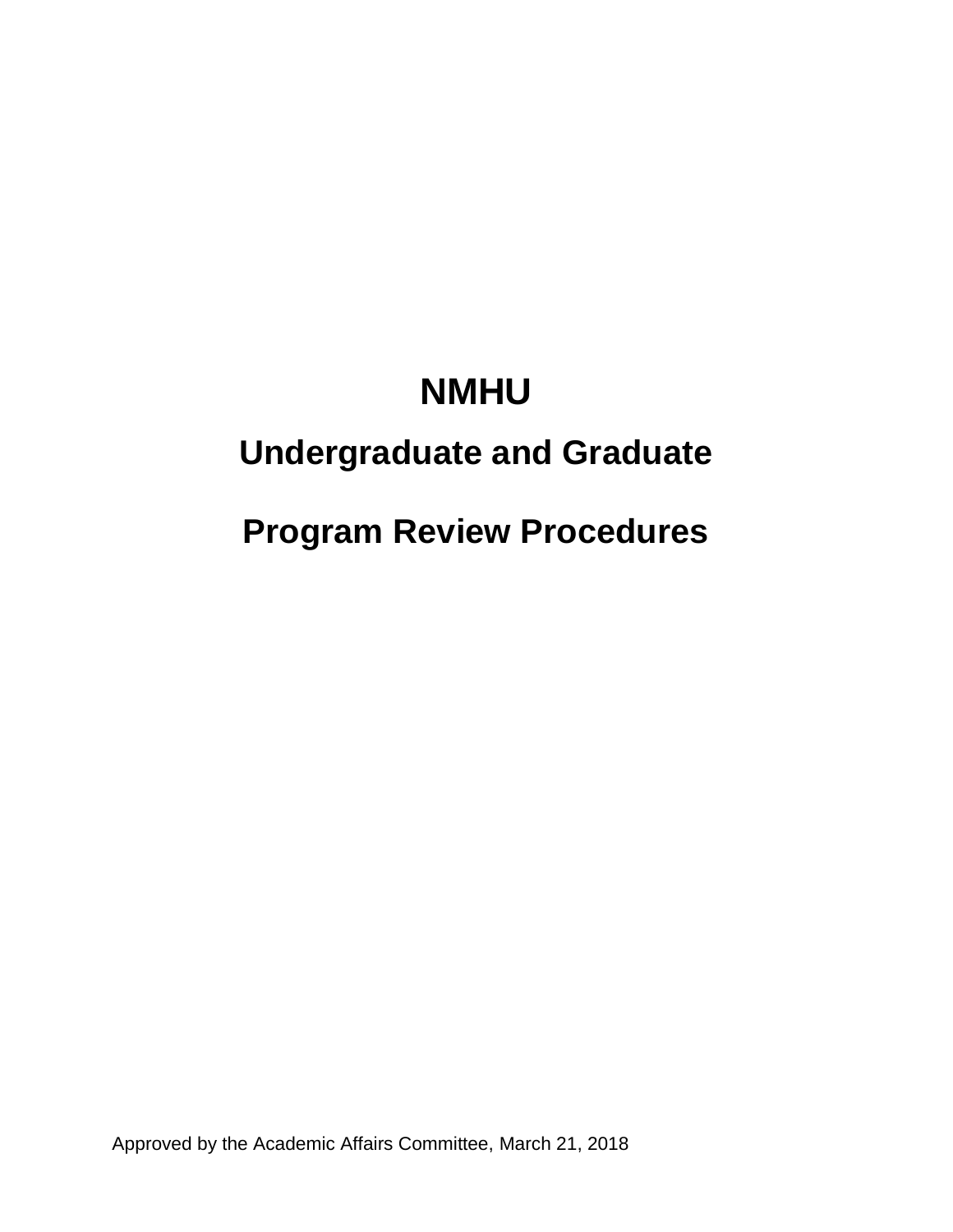Regular program review provides each academic program with an opportunity to evaluate its strengths and to ask for assistance with challenges it is facing. Furthermore, the Higher Learning Commission requires that "the institution maintains a practice of regular program reviews" (HLC Criteria for Accreditation 4.A.1). These reviews should be a help, and not a hindrance, to the program being evaluated. If the program includes a graduate component, both the undergraduate and graduate programs should be reviewed at the same time. The primary purpose of program review is the improvement of each program by evaluating the following areas:

- the mission of the program and how it relates to the mission of the institution
- the curriculum of the program and how it relates to the program and institution mission
- the contribution of faculty and staff to the mission of the program and the institution
- the assessment of student learning outcomes
- the future direction of your program

The program review narrative should provide an overview of the current status of an academic program based on its degree programs, curriculum, activities, and achievements *since its last program review.* The last program review should be included in an appendix. It is also the means by which the academic program maintains an ongoing plan for the future. The program review should include mechanisms for solving problems, building on existing strengths, and taking advantage of future opportunities. For non-accredited programs, an outside reviewer is highly recommended and should be coordinated with the VPAA. Nominees for consideration would come from the program faculty and/or the VPAA.

The program review should typically not exceed ten single-spaced pages, excluding appendices.<sup>1</sup> If your program is accredited, attach a copy of the latest accreditation report and an executive summary of that report. You may provide additional attachments (appendices) that you feel are necessary or helpful, such as outcomes assessment reports or strategic plans, and these *should be cited in your program review narrative.* At a minimum, all tenured/ tenure track faculty should review the program report prior to submission. If an external reviewer is participating in this review, he/she should receive a copy of the report prior to the visit. The external reviewer would also visit with personnel and students involved in the program.

Once the program review materials are submitted to the Academic Affairs Committee, the following protocol will be followed:

- 1. The AAC/subcommittee (and external reviewer, if included) will review the program materials.
- 2. The AAC/subcommittee will meet with the program chair and dean to discuss the program, clarify any elements or issues, and consider recommendations for the program.
- 3. The subcommittee will report to the full AAC on the program review.
- 4. The AAC/subcommittee will prepare a written evaluation with recommendations to the VPAA and the dean of the program. If the program being reviewed is a graduate program, the program review and the recommendation will also be shared with the Dean of Graduate Studies.

 $\overline{a}$ 

### Approved by the Academic Affairs Committee, March 21, 2018

<sup>1</sup> Font size should be no less than an 11 point font.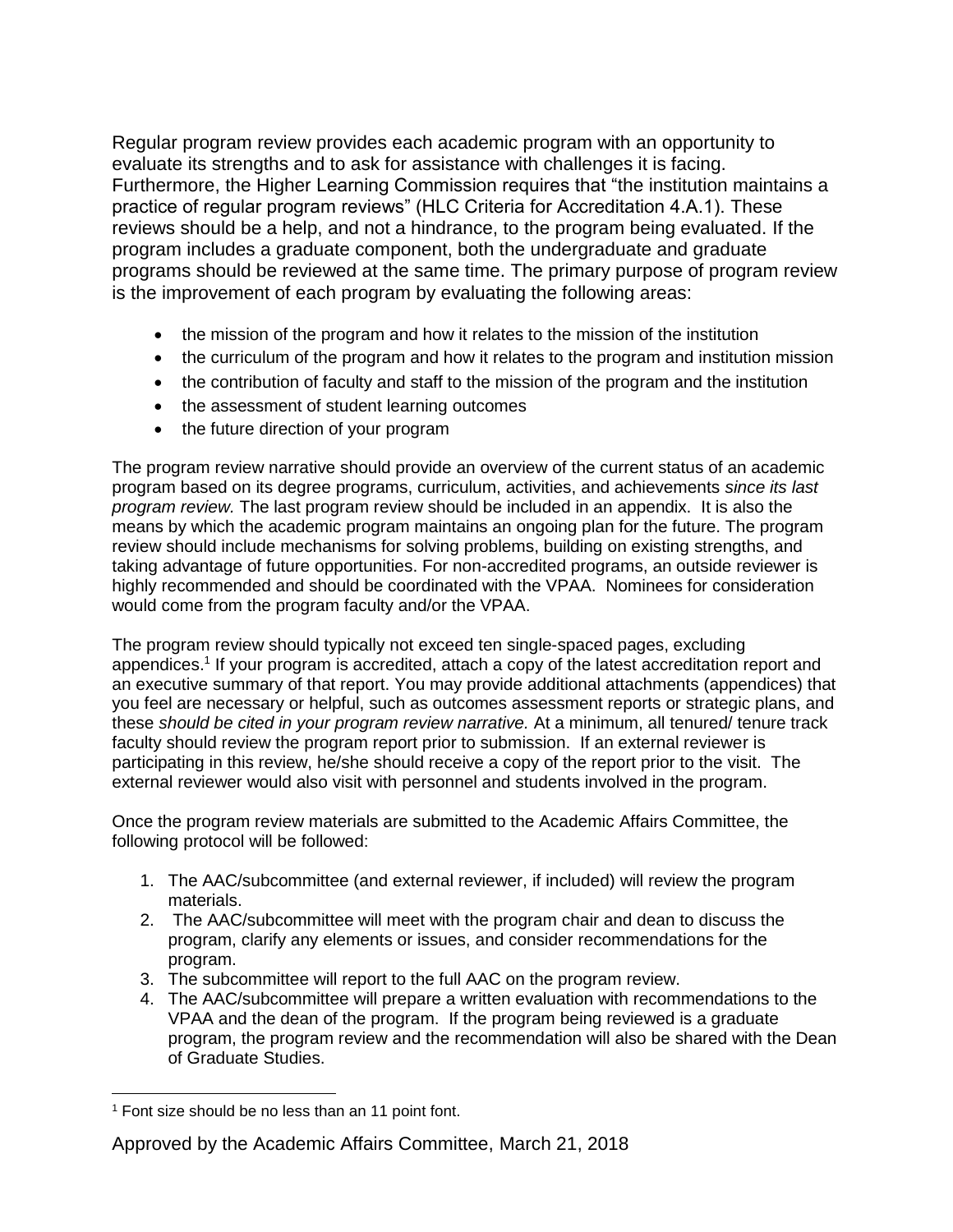- 5. The VPAA will schedule a meeting with the program faculties, chair, and dean to review the program(s). The VPAA will draft a written summary and response to the program review materials received, including her own assessment, observations, and recommendations for discussion at this meeting. The program may choose to invite representatives of the AAC if they desire. The external reviewer may participate by conference call, if desired.
- 6. After the meeting with the VPAA, a representative from the program will give a verbal report to the AAC.

Reviews of programs that are not externally accredited should follow the outline below. Externally accredited programs may choose to follow the same outline or to follow a model used by their accrediting agency, but they need to ensure that the categories below are addressed in their report.

### **Program Review Areas:**

- **I. Abstract (**1 paragraph. A general description of the degree program(s) and snapshot of the scope and range of services provided by the academic program).
- **II. Program Values**
- A. Discuss your program's vision, mission and values.(the mission should reflect what is unique to your field/discipline, and what the program intends to accomplish. *Please, no generic mission statements*).
- B. Discuss how your program's vision, mission and values are connected to the university's mission, core values, and four core traits.

#### **III. Program Competencies**

For A-C, please provide the information as a table. Please obtain this information from the Office for Institutional Research.

A. What are the major/minors/certificates in your program?

B. How many students have been enrolled in each over the past five years?

C. How many students have earned a degree or certificate in each over the past five years?

D. What are the student learning outcomes for each of the programs mentioned in A?

(Specifically and clearly name the 2 to 3 targeted student learning outcomes for each degree program. Where, in the required curriculum, would students likely gain an introduction, reinforcement, or assessment of the desired SLOs?)

E. How are student learning outcomes measured and evaluated? (Briefly describe and give at least one example for each SLO).

F. How are evaluations used for program improvement? (Briefly describe and give examples).

### **IV. Program Quality and Potential**

A. Summarize the expertise and experience of the faculty. Illustrate/highlight the faculty expertise in relationship to the degree program(s) (e.g., expertise in teaching major (core) courses, concentrations, and elective courses; mentoring UG/GR student research, etc.)

B. Summarize the accomplishments and contributions of faculty, students and graduates.

C. Discuss how your program contributes to the university, profession, and community. For programs/disciplines contributing to the UG core curriculum, include role/extent of contributions.

D. Discuss how your program prepares students for professional careers or graduate school. If the program involves graduate teaching assistants, discuss their preparation and and the mentoring provided by faculty. Address mentoring research assistants and graduate assistants in light of professional support.